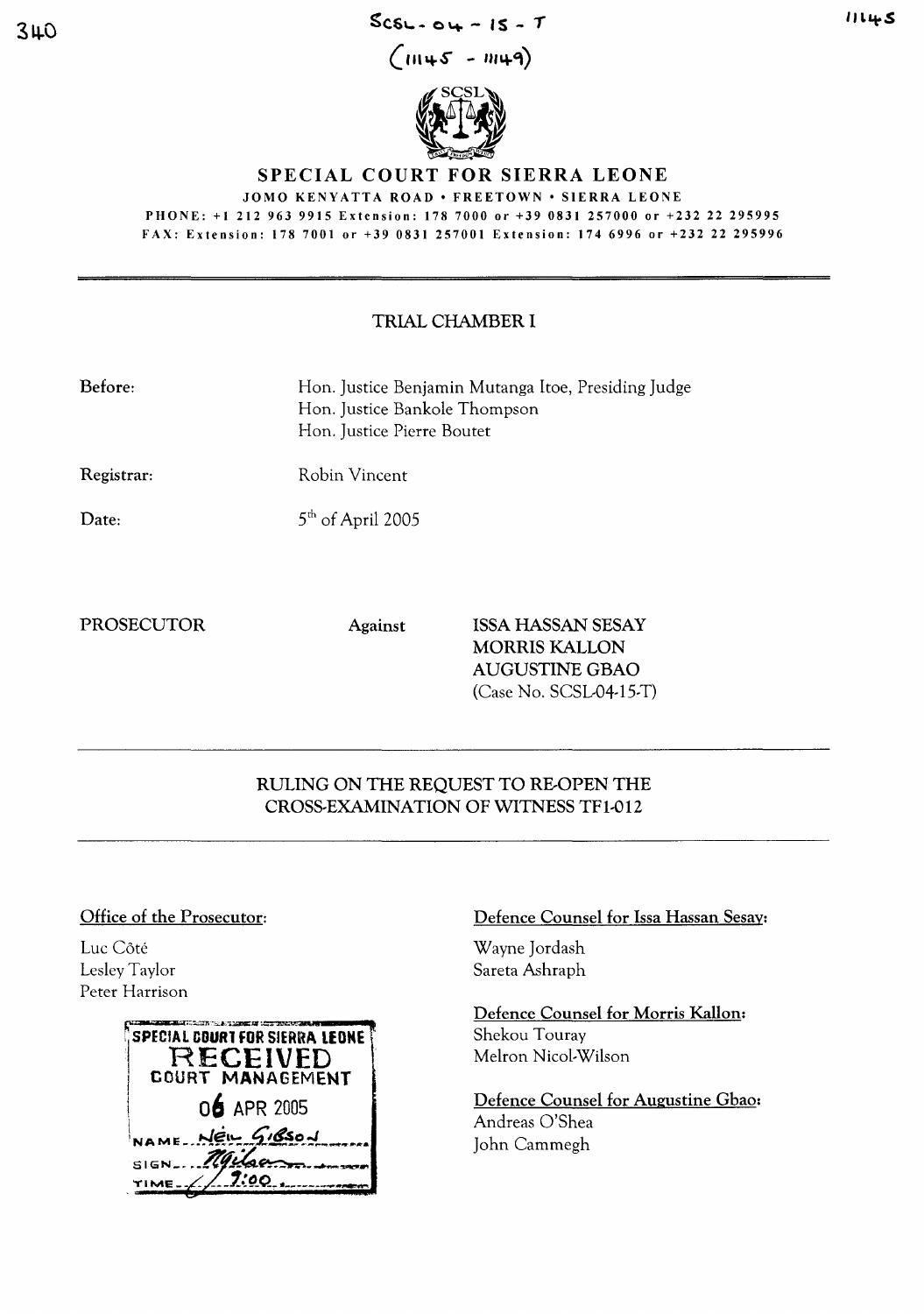TRIAL CHAMBER I ("Trial Chamber I") of the Special Court for Sierra Leone ("Special Court") composed of Hon. Justice Benjamin Mutanga ltoe, Presiding Judge, Hon. Justice Bankole Thompson, and Hon. Justice Pierre Boutet;

SEIZED of the Oral Application by Counsel for the Accused Issa Hassan Sesay made on the 4<sup>th</sup> of February 2005 to re-open his cross-examination of Witness TFl-012 ("Application");

CONSIDERING that this Application was supported by Counsel for the Accused Augustine Gbao while Counsel for the Accused Morris Kallon did not take any position;

CONSIDERING that the Prosecution opposed the Application;

CONSIDERING that on the  $4<sup>th</sup>$  of February 2005, the Trial Chamber delivered an oral Ruling denying the Application;

NOTING that the Trial Chamber indicated at that time that a reasoned written Ruling on this matter would be delivered in due course;

NOTING Rule 89(B) of the Rules of Procedure and Evidence of the Special Court ("Rules");

## THE TRIAL CHAMBER HEREBY ISSUES ITS RULING:

1. This is the written Ruling of the Trial Chamber in support of its decision to deny the Application of the Counsel for the Accused Issa Hassan Sesay and supported by Counsel for the Accused Augustine Gbao on the  $4<sup>th</sup>$  of February 2005 to re-open his cross-examination of Witness TFl-012.

2. During the trial of this case on the  $4<sup>th</sup>$  of February 2005 after the conclusion of his own crossexamination of Witness TFl-O12 and that of Counsel for the other Accused and before the reexamination by the Prosecution, Counsel for the First Accused applied to re-open his crossexamination in order to adduce two further pieces of evidence: the names of those persons the Witness lived with in captivity in Tombodu and the names of those people that the he knew were forced to mine in 2000. Upon further questioning by the Chamber, Counsel indicated that he had asked the Witness about the names of the people in the house with him in Tombodu during his cross-examination and the Witness had stated that he could not remember them. Counsel for the  $\bigcup$ 

Case No. SCSL-04-15-T  $\sqrt{2}$ .

5<sup>th</sup> of April 2005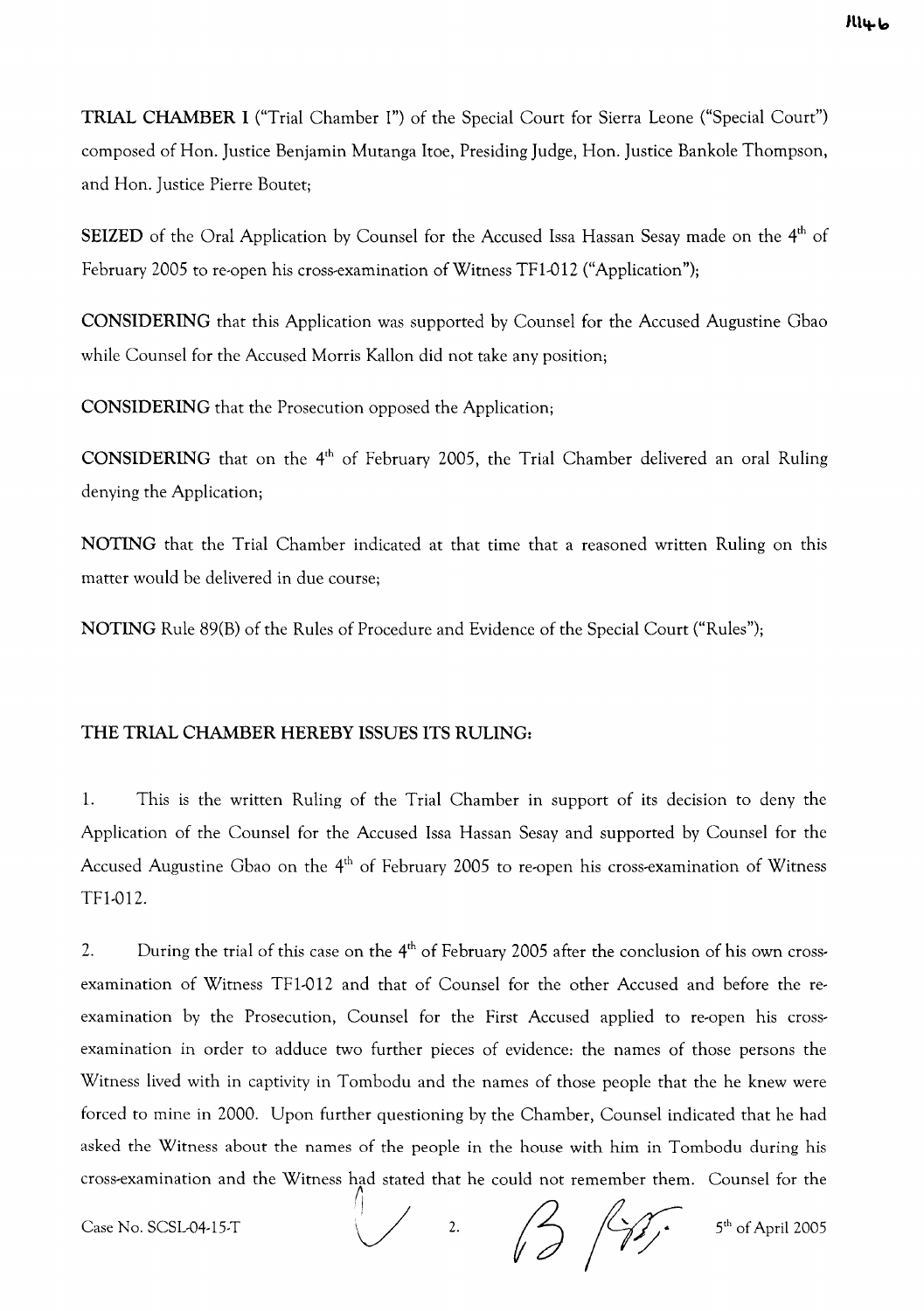Third Accused Gbao indicated that during his cross-examination of the Witness, it became apparent that the Witness did remember the names but did not want to reveal them due to security concerns. With regard to the second list of names, Mr. Jordash admitted that he had failed to ask this question during his cross-examination due to an oversight on his part. He, however, submitted that this Court has discretion to allow him to re-open his cross-examination pursuant to its power under Rule 89(B) of the Rules to "apply rules of evidence which best favour a fair determination of the matter before it" .

3. The Prosecution opposed the Application on the grounds that some finality was required in trial proceedings. Counsel noted that based on the cooperation that existed between Defence Counsel, Counsel for Accused Gbao had been invited to go into a closed session in order to obtain the names of those persons who lived with the Witness in Tombodu but had declined to do so.

4. The Chamber notes that Rule 85 of the Rules sets out clearly the general procedure to be followed for the presentation of evidence at trial:

#### **Rule** 85: Presentation of Evidence

(A) Each party is entitled to call witnesses and present evidence. Unless otherwise directed by the Trial Chamber in the interests of justice, evidence at the trial shall be presented in the following sequence:

- (i) Evidence for the prosecution;
- (ii) Evidence for the defence;
- (iii) Prosecution evidence in rebuttal, with leave of the Trial Chamber;
- (iv) Evidence ordered by the Trial Chamber.

(B) Examination-in-chief, cross-examination and re-examination shall be allowed in each case. It shall be for the party calling a witness to examine him in chief, but a Judge may at any stage put any question to the witness.

5. In *Kupreskic,* the Trial Chamber of the International Criminal Tribunal for the Former Yugoslavia ("ICTY") remarked that:

> [I]t is incumbent upon the Tribunal to ensure a fair and expeditious trial and to conduct orderly proceedings, and that these interests are best served by the aforementioned order of presentation of evidence.<sup>1</sup>

6. Adopting this observation, the Chamber is of the view that it possesses discretion to vary the order of the presentation of evidence in order to ensure the fairness of the trial proceedings.

<sup>&</sup>lt;sup>1</sup> Prosecutor v. Kupreskic et al., Case No. IT-95-16, Decision on Order of Presentation of Evidence, 21 January 1999.  $\overline{(\ }$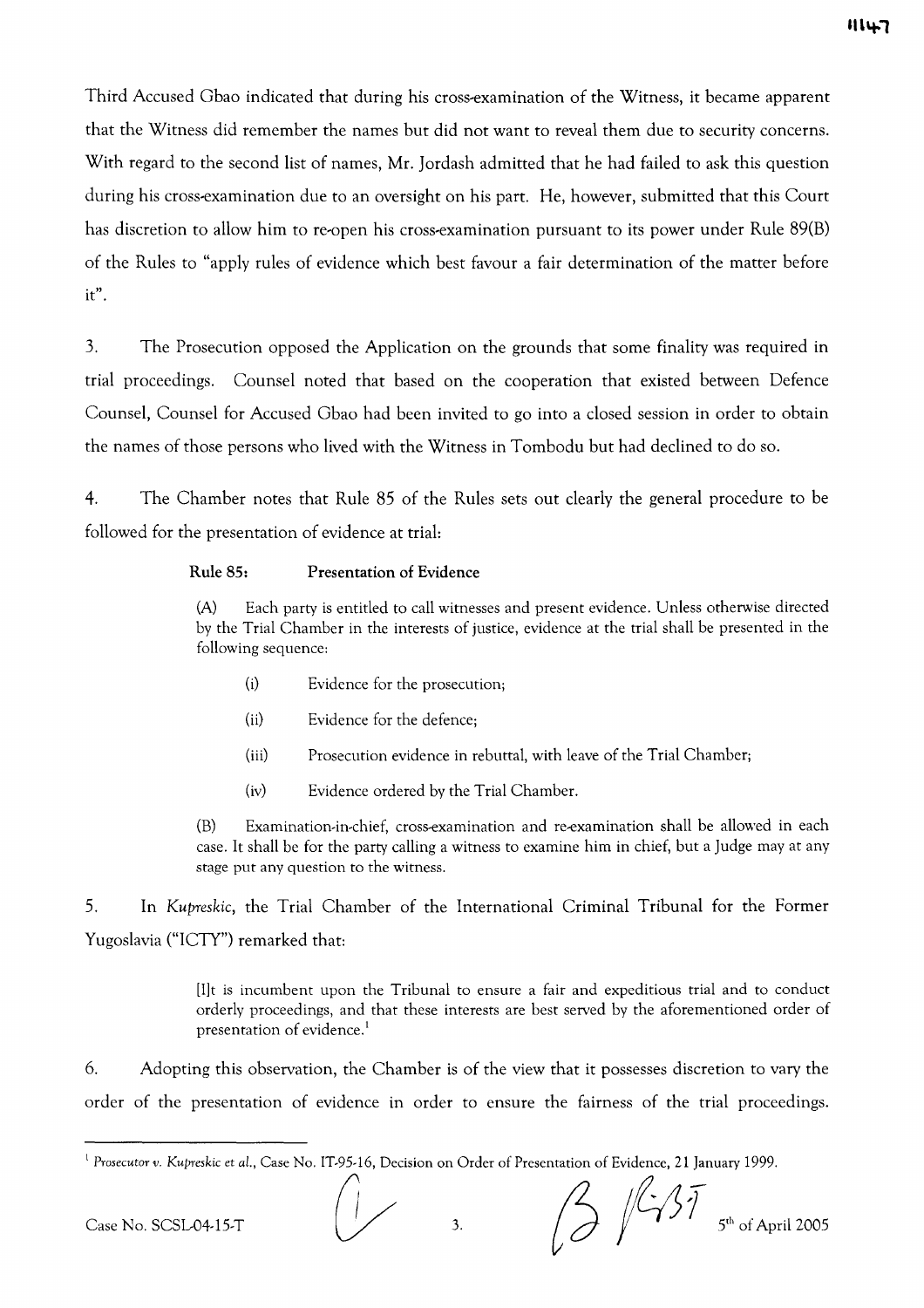However, it should be emphasised that in our opinion such a discretionary power should only be exercised in exceptional circumstances to meet the justice of the case, for example, when new material is introduced warranting rebuttal by the opposing party as was held by the ICTY in the *Delalic* decision. There, the Tribunal noted that:

> [Wjhere during re-examination new material is introduced, the opposing party is entitled to further cross-examine the witness on such new material. Similarly, where questions put to a witness by the Trial Chamber after cross-examination raise entirely new matters, the opponent is entitled to further cross-examine the witness on such new matters. The rationale is clear in the sense that further cross-examination is to re-examination what cross-examination is to examination-in-chief. Hence to deny further cross-examination when new material is raised in re-examination is tantamount to a denial of the right to cross-examination on such new material.<sup>2</sup>

7. In this case, Mr. ]ordash, Counsel for the Accused Sesay, requested that he be allowed to reopen his cross-examination after the cross-examination of Counsel for the Second and Third Accused and before the Prosecution began its re-examination.

8. The Chamber wishes to emphasise that the questions that Counsel was seeking to ask did not arise from any new information elicited through either re-examination by the Prosecution $^3$  or examination-in-chief by the Court. Regarding the list of persons who had lived with the Witness in Tombodu, the Witness had stated during cross-examination by Counsel for the Accused Sesay that he could not remember who they were. During cross-examination by Counsel for the Accused Gbao, the Witness stated that he could remember their names, but did not want to specifically name them for security reasons. At that point, the Court invited Counsel to go into closed session but Counsel refused, noting that he did not intend to adduce any such names.<sup>4</sup> As already noted, Counsel for the Accused Sesay admitted that he had not thought of asking for the names of the miners in 2000 during his cross-examination due to an oversight.

9. Of much significance in the opinion of this Chamber is the fact that Counsel for all three Accused were provided with the ample and unlimited opportunity to cross-examine Witness TFl-012, despite its standing injunction against lengthy and repetitious cross-examination. While recognising that it has the discretion to allow counsel to re-open cross-examination where the interests of justice

Case No. SCSL-04-15-T  $\overline{)}$  4.  $\overline{)}$  4.  $\overline{)}$  5<sup>th</sup> of April 2005

<sup>&</sup>lt;sup>2</sup> Prosecutor v. Delalic et al., Case No. IT-96-21-T, Decision on the Motion on Presentation of Evidence by the Accused, Esad Landzo, 1 May 1997 at para. 30.

 $3$  In fact, because Defence objections to the questions asked by the Prosecution during re-examination were sustained, no evidence was elicited during re-examination.

<sup>4</sup> Transcripts of Trial Proceedings, 4 February 2005 at pp. 42-43.<br>
Case No. SCSL04-15-T 4.